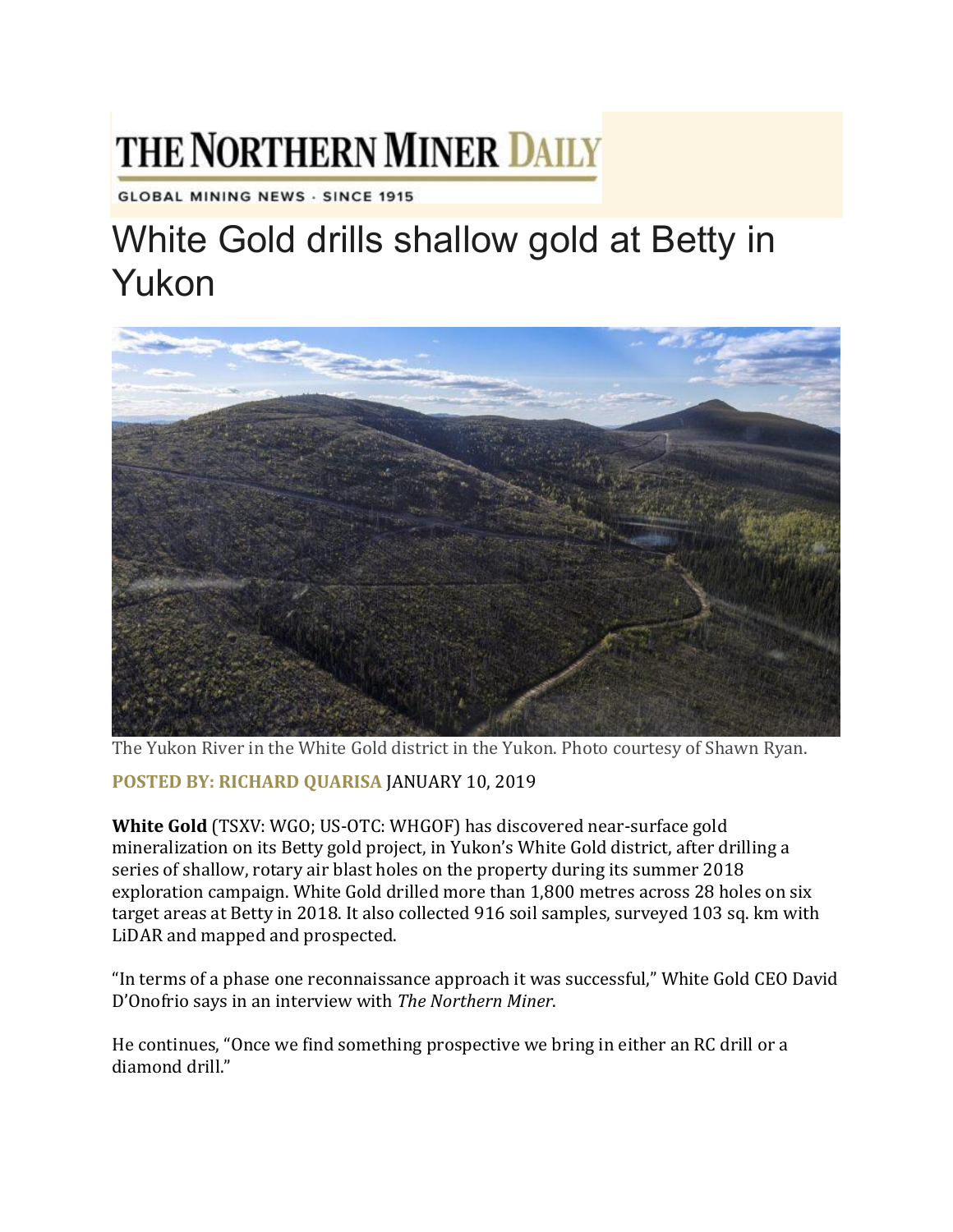Betty lies 145 km southwest of Dawson City. It sits on a 12 km trend of anomalous gold in soils grading up to 7,288 parts per billion gold associated with both intrusion-related and structurally controlled style gold targets. It's one of 34 properties in the company's White Gold district portfolio, which covers 4,230 sq. km, or 40% of the district.

The company found the mineralization along the eastern extension of the Coffee Creek fault. The fault hosts **Goldcorp**'s (TSX: G; NYSE: GG) Coffee gold deposit, which contains 36.9 million proven and probable tonnes grading 1.4 grams gold for 1.67 million oz. gold.



A map of White Gold's land position in the White Gold district. Credit: White Gold.

White Gold's best intercept at Betty came from its Ford target, where it cut 1.08 grams gold per tonne over 50.3 metres from 4.5 metres downhole, including 2.24 grams gold over 9.4 metres from 19.8 metres downhole. The company has drilled 504 metres at Ford to depths of less than 100 metres across six holes covering a 220 metre by 160 metre area. The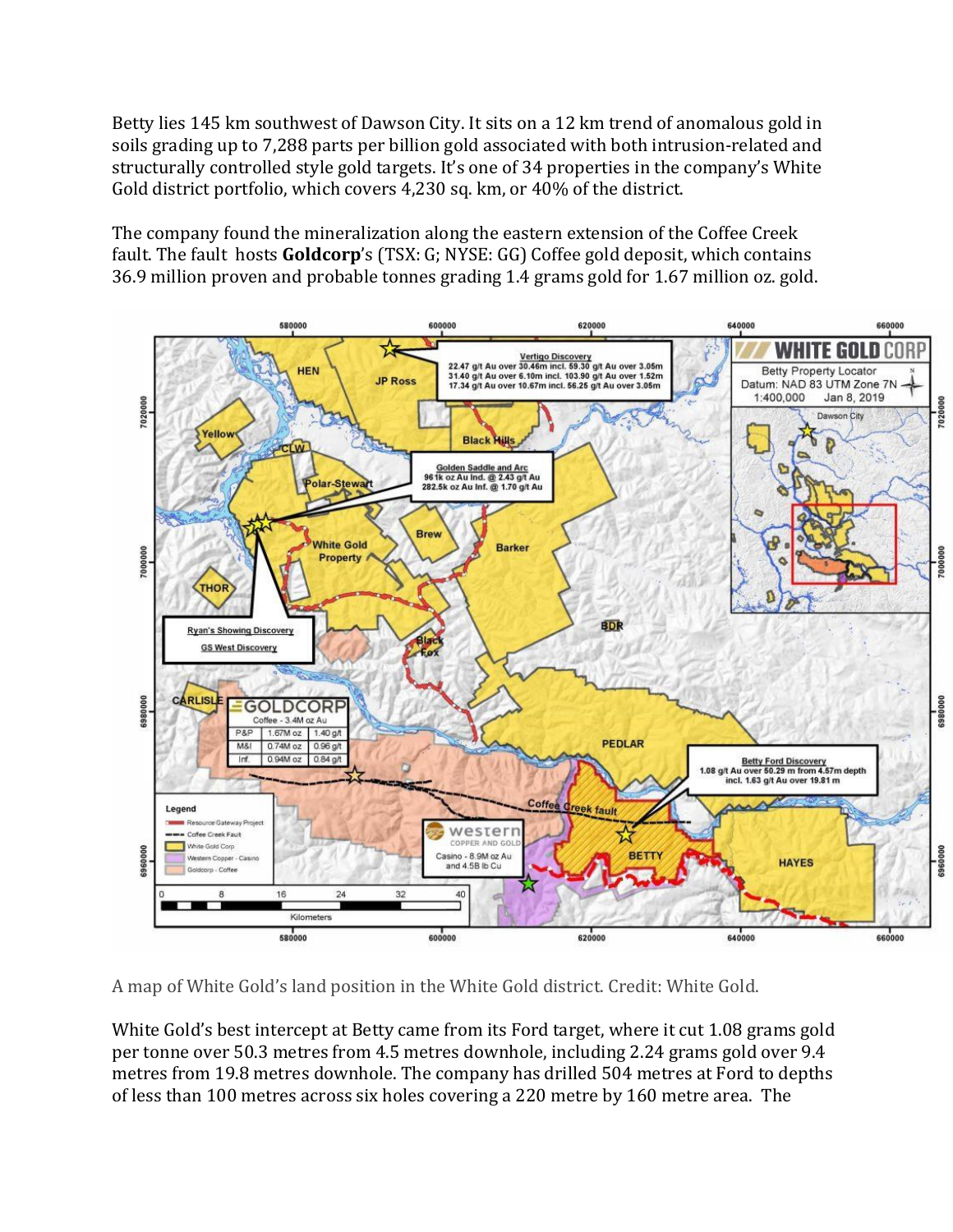company designed the drill campaign to follow up on a series of east-west trending structures in the area.

The 950 metre by 200 metre Ford target sits in the centre of the Betty property. Gold in soil samples collected by White Gold at Ford have graded as high as 1,962 parts per billion gold.

At the project's White target, the company cut gold mineralization in every hole, with results from trace to 3.61 grams gold. The company drilled 605 metres across seven holes to depths of less than 100 metres along 670 metres of strike length in the middle of the soil anomaly. The company has traced the gold mineralization to 90 metres below surface. It remains open along strike and at depth.

The White target sits 730 metres south of Ford, down a hill. It's a 150 metre by 2 km northeast trending zone where gold in soil samples taken by White Gold have graded as high as 1,266 parts per billion gold.

The company is currently formulating its exploration plans for the summer of 2019. It will put together an exploration proposal for its partners, **Agnico Eagle Mines** (TSX: AEM; NYSE: AEM) and **Kinross Gold** (TSX: K; NYSE: KGC), who each own 20% of White Gold, just like it did at the beginning of 2018.

White Gold formed in 2016 when prospector Shawn Ryan brought his portfolio of White Gold district properties to **PowerOne Capital Markets**, a Toronto-based boutique merchant bank.

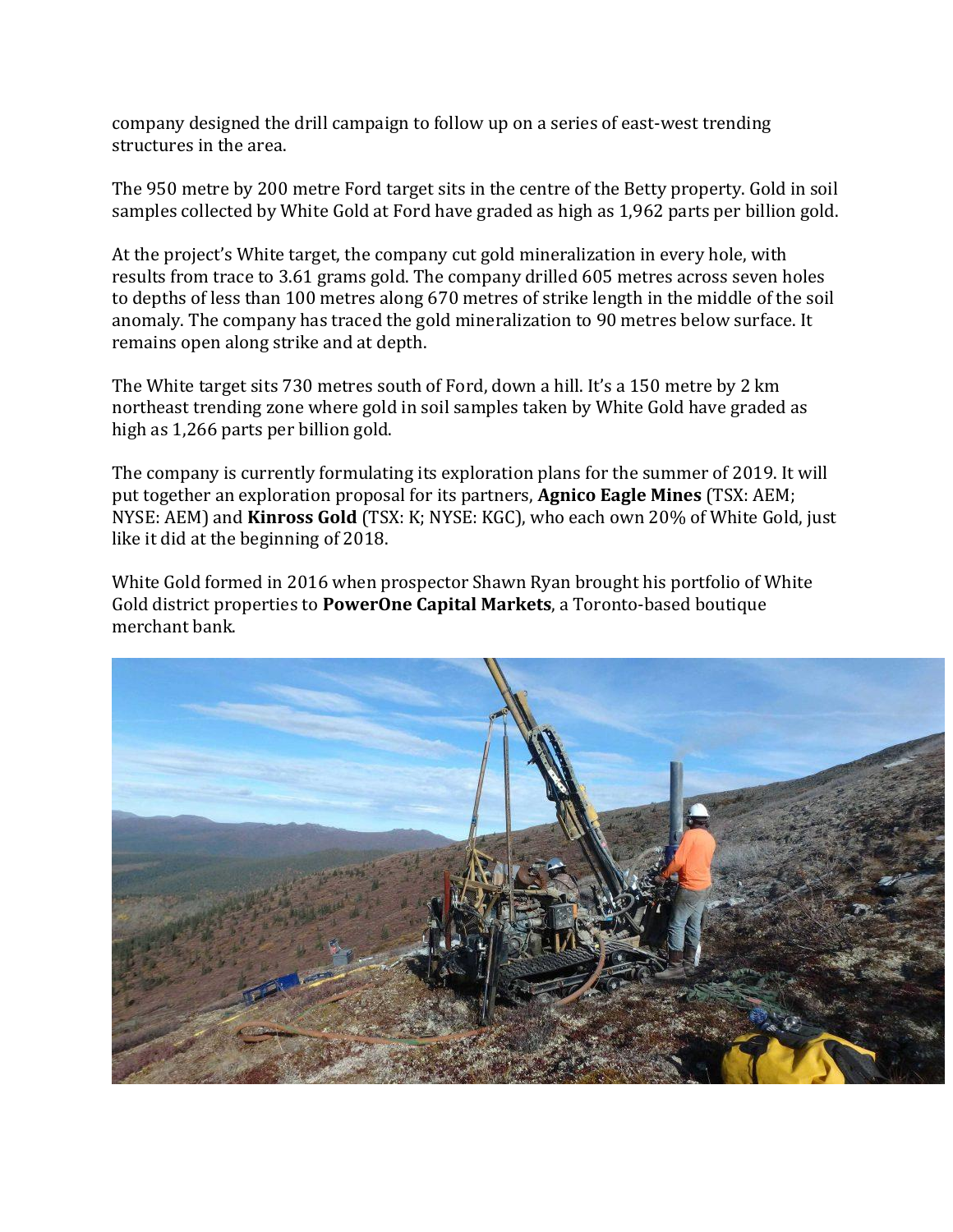White Gold staff operates a rotary air blast drill in Yukon. Credit: White Gold.

He had begun prospecting the area more than 10 years previous, staking claims and then optioning the district to several explorers. One became the Coffee deposit, developed by Kaminak Gold before Goldcorp bought it. Another, the White Gold property, went to Underworld Resources, which was bought in 2010 by Kinross in a \$139 million friendly take-over. It hosts the Golden Saddle deposit, which now contains more than 960,000 oz. gold in the indicated category.

Most of the properties would eventually return to Ryan, however.

During the last downturn in the market, many of the smaller companies couldn't make their option payments. As a result, their properties defaulted back to Ryan — along with the data from their own exploration.

"Shawn came to PowerOne and said he needed three years to do his preliminary exploration," D'Onofrio explains. "He said he thought he could cover the package of exploration for \$15 million, and asked if we would be interested in backing him on that basis.

"We called a bunch of the majors who we were close with and selected Agnico to be our partner. They invested \$15 million for 20% of the company."

He says White Gold then started operating like a major. It didn't need to rush to drill targets or drum up excitement to raise money; instead it did more geochemical and structural work.

In 2017, it reached out to Kinross, asking them to roll their White Gold project back into White Gold and become a 20% owner and equal partner with Agnico. Kinross agreed.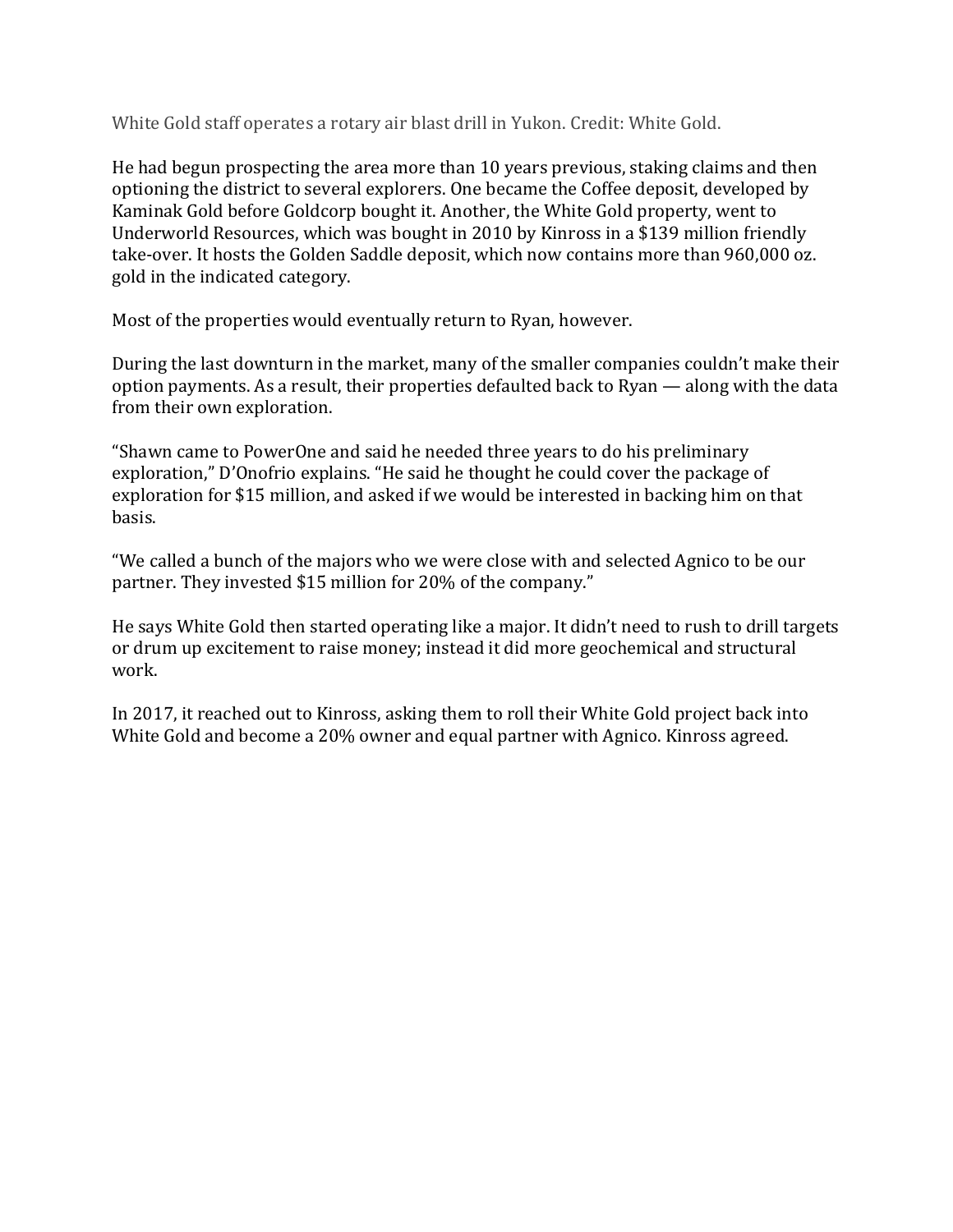

White Gold staff moves a GT Probe across the the company's White Gold district in Yukon. Credit: White Gold.

In 2018, the company started step out diamond drilling on the White Gold property, discovering high grade gold mineralization 2 km east along trend of Golden Saddle at a target called Ryan's Showing. The discovery hole cut 20.64 grams gold over 6.1 metres from 84 metres downhole.

It also discovered gold mineralization at the Vertigo target on its JP Ross property. Following up on results from a GT Probe, the company cut 22.47 grams gold over 30.5 metres, including 59.3 grams gold over 3 metres from surface.

The company uses the GT Probe instead of trenching. It gives White Gold a sample of the first foot or so of bedrock, with minimal ground disturbances. It's a technology developed by **GroundTruth Exploration**, where Ryan's wife, Cathy Wood, is a director.